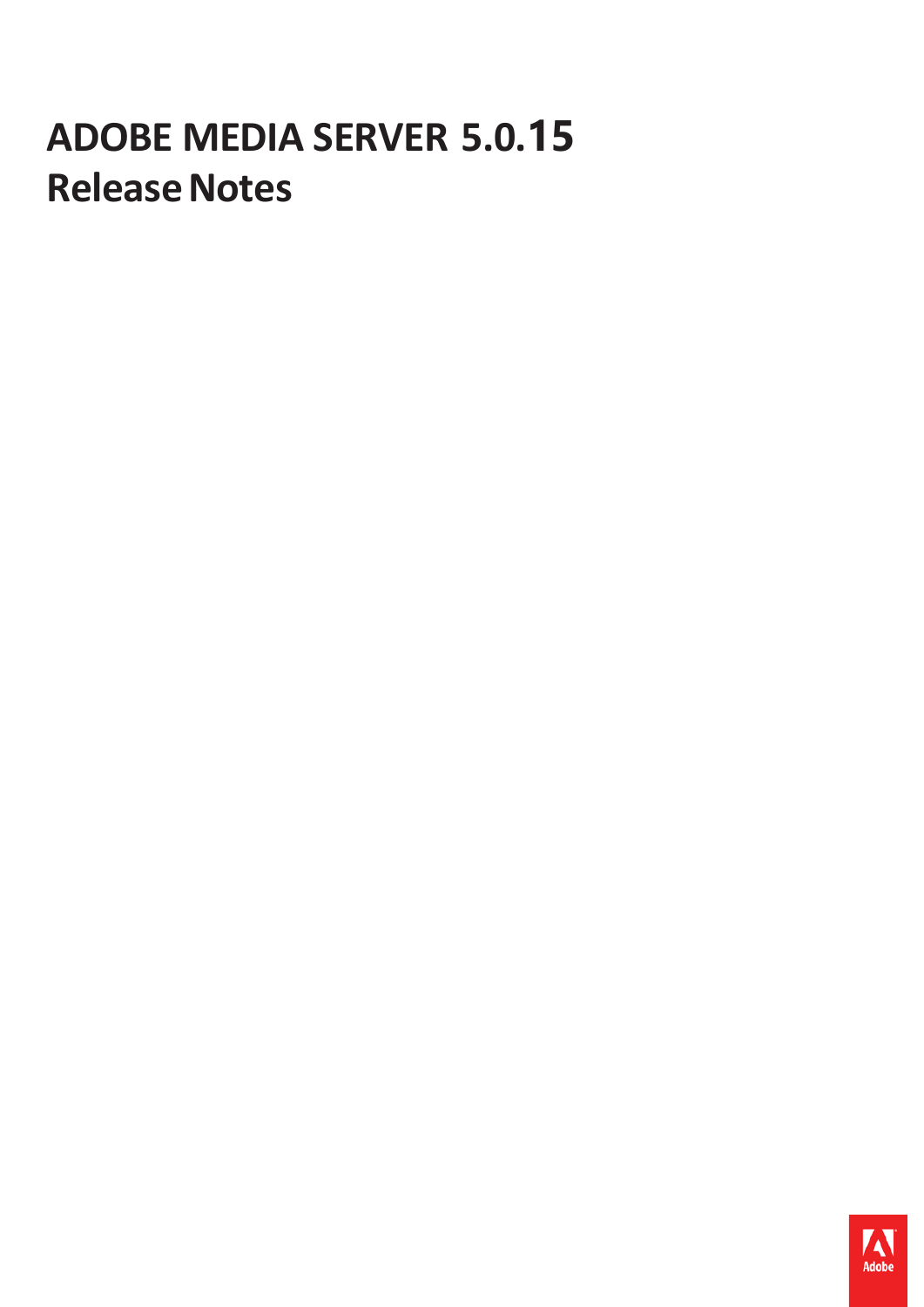## Table of Contents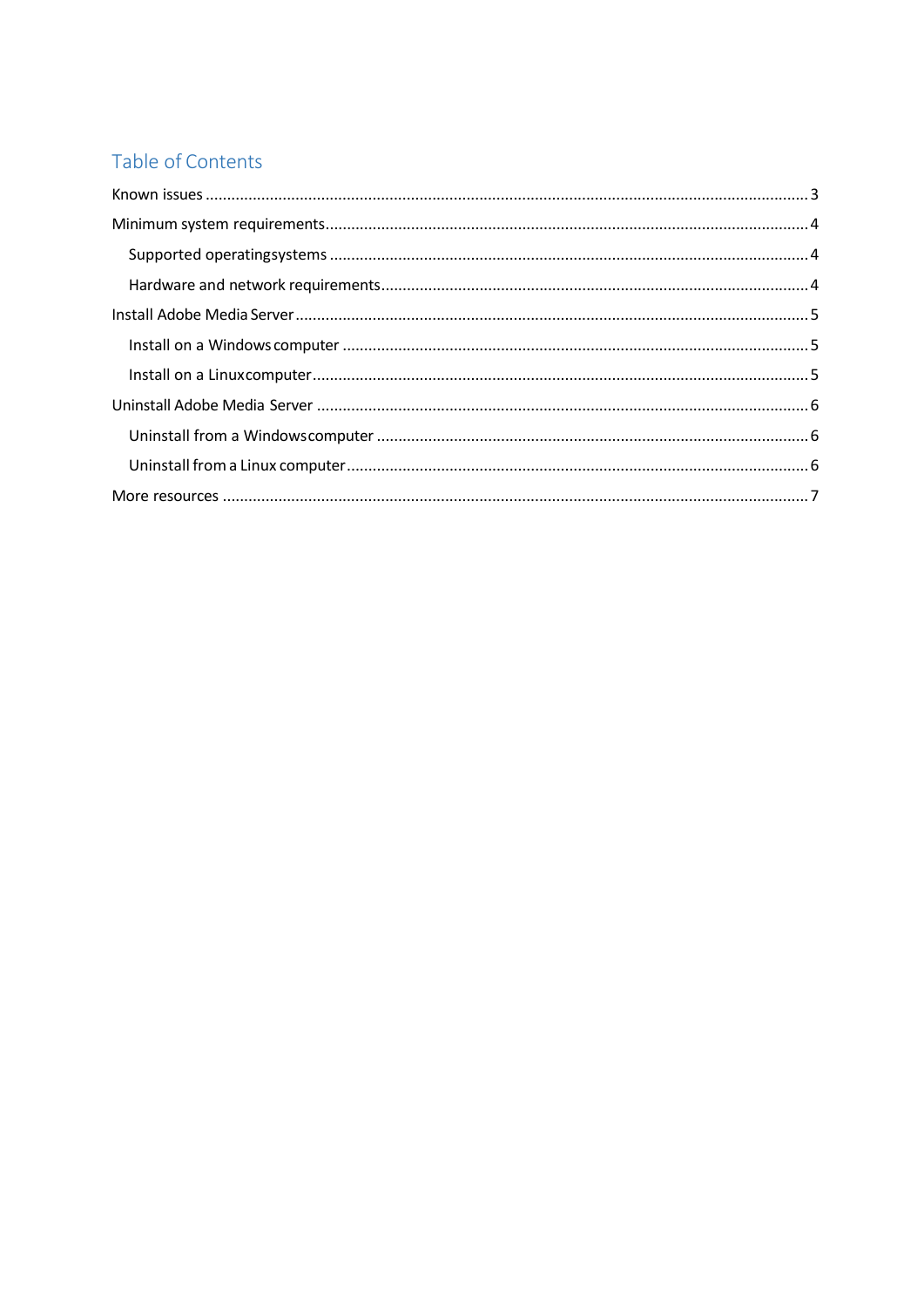Welcome to the 5.0.15 release of Adobe Media Server. This release updated Apache version to 2.4.29, updated OpenSSL version to 1.0.2m and bug fixes listed in **Issues fixed**.

## Issues fixed

| Reference<br>number | <b>Issues fixed</b>                                                                                                                                         |
|---------------------|-------------------------------------------------------------------------------------------------------------------------------------------------------------|
| 4197020             | AMS is saving the packets at same timestamp in recorded mp4 i.e. all or part<br>of packets (audio/video/data) are getting bunched up at the same timestamp. |
| 4197017             | RTMFP security fix.                                                                                                                                         |
| 4197016             | AMS Core Crashes.                                                                                                                                           |

### <span id="page-2-0"></span>Known issues

The following are the known issues in this release.

| 3327967 | For certain files you may observe audio-video sync issue during seeking on iOS 5.0.1<br>client when TS duration is configured below 8 seconds.                                                                                                                                                                                                                                                                                                                                                                                       |
|---------|--------------------------------------------------------------------------------------------------------------------------------------------------------------------------------------------------------------------------------------------------------------------------------------------------------------------------------------------------------------------------------------------------------------------------------------------------------------------------------------------------------------------------------------|
| 3305436 | When audio only stream is used for PHDS, there may be no audio playback for the<br>first few seconds of the media. This is Flash Player issue tracked as Bug 3307392                                                                                                                                                                                                                                                                                                                                                                 |
| 3146582 | HLS Failover - In case there are fragment discontinuities (which may happen if key-<br>frames are not found at fragment boundaries resulting into fragments bigger than one<br>fragment duration) then the healthy packager may return a 503 after failover<br>resulting in playback stall                                                                                                                                                                                                                                           |
| 3142085 | HLS Failover - If recording is not yet started on one packager, requests for TS URLs<br>directed to this packager won't failover (the packager would return a 400 instead of a<br>503)                                                                                                                                                                                                                                                                                                                                               |
| 3060434 | Letting RTMPT traffic proxying through Apache reduces the quality of service for<br>RTMPT connections.                                                                                                                                                                                                                                                                                                                                                                                                                               |
| 3052723 | As of 4.5.2 release, RTMPT can be tunneled through Apache listening on port 80. This<br>is to allow both RTMPT as well as HDS to work over port 80. As a result, it means that<br>RTMP[e] connections on port 80 would fail to connect. This may affect Edge/Origin<br>environments where clients connect to the Edge server over RTMPT on port 80. The<br>Edge server would try to connect to the Origin on the same port. However, the<br>protocol between Edge and Origin is RTMP (or RTMPS), and hence would fail to<br>connect. |
|         | To avoid this, you could do one of the following:                                                                                                                                                                                                                                                                                                                                                                                                                                                                                    |
|         | Configure the Origin to have FMS listen on 80; this means that you cannot run<br>1.<br>both RTMPT and HDS over port 80.                                                                                                                                                                                                                                                                                                                                                                                                              |
|         | Configure <routeentry>*:80;*:1935</routeentry> in the Edge server's Vhost.xml<br>2.<br>to remap connections to 80, to 1935 instead.                                                                                                                                                                                                                                                                                                                                                                                                  |
|         | Rewrite the Edge client connection URL to replace port 80 with 1935 so that the<br>3.<br>Edge will attempt to use 1935 instead of the port the client connected on.                                                                                                                                                                                                                                                                                                                                                                  |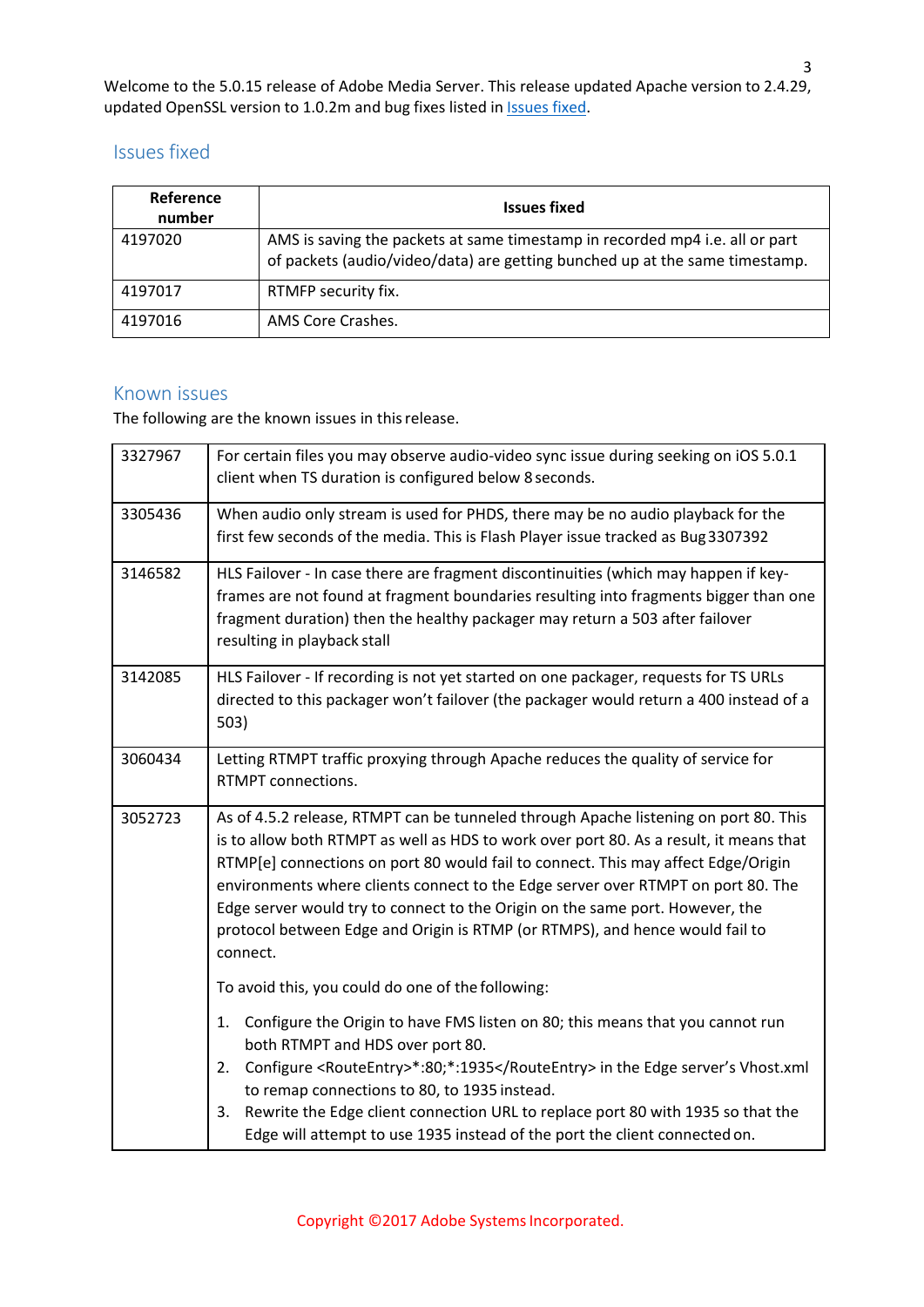| 2944919 | When doing HDS and HLS live streaming, if audio or video is received after the first<br>fragment has been created can lead to a "Track not found" error that results in a<br>recording error. To ensure this does not happen, audio and video should start at the<br>same time.                                                                                                                                                                                                                                                                          |
|---------|----------------------------------------------------------------------------------------------------------------------------------------------------------------------------------------------------------------------------------------------------------------------------------------------------------------------------------------------------------------------------------------------------------------------------------------------------------------------------------------------------------------------------------------------------------|
| 2674905 | In an n-tier deployment where multiple live streams with different bitrates are being<br>multi-point published from the ingest node to a downstream node, (and synchronized<br>keyframes as required for seamless switching when dynamic streaming), if the<br>streams are being recorded at the downstream node with the intention of utilizing<br>them as DVR streams, the value of "AssumeAbsoluteTime" configuration in<br>application.xml should be set to "true" for the application atthe downstream node<br>where the recording is taking place. |
| 2501913 | Authorization and Access plugins may result in compilation warnings. These warnings<br>are harmless. Removing the warnings now, would require an interface change, and<br>will break plugins built using the current interface. To maintain compatibility we have<br>decided not to fix these warnings at this time. This will allow users to use their<br>existing plugins without having to rebuild and retest.                                                                                                                                        |
| 2476494 | When enabling stream logging via the admin commands logLiveStream and<br>logNetStream, the log directory is always created in the default log directory under<br>the FMS installation directory, regardless of what configured in fms.ini and Logger.xml                                                                                                                                                                                                                                                                                                 |
| 2426933 | The File Plugin API getAttributes() may be called before the<br>E_FILENAME_TRANSFORM event has been processed. As a result, the wrong file<br>attributes may be returned.                                                                                                                                                                                                                                                                                                                                                                                |
| 2275665 | sc-stream-bytes measures the bytes per stream sent from server to client for a<br>particular client. Note that when compared with sc-bytes, which measures allbytes<br>sent from server to client for a particular client, users may notice a discrepancy. There<br>are a number of situations that could trigger this discrepancy, but users are advised to<br>take note of this if trying to use sc-stream-bytes for billing purposes. Billing should be<br>done based on sc-bytes when possible.                                                      |
| 1630621 | Very low frame rate H.264 videos may take a long time to start if the buffer is settoo<br>short.                                                                                                                                                                                                                                                                                                                                                                                                                                                         |
| 1611644 | The OnImageData event within H264 streams is not supported.                                                                                                                                                                                                                                                                                                                                                                                                                                                                                              |

## <span id="page-3-0"></span>Minimum system requirements

<span id="page-3-1"></span>The minimum requirements to run Adobe Media Server 5 are:

## Supported operatingsystems

- Microsoft® Windows Server® 2012 R2 64 Bit
- Microsoft® Windows Server® 2008 R2 64 bit
- Linux CentOS 6.7 64 bit
- Red Hat® Enterprise Linux® Server 6.6 64 bit
- Windows 7 64 bit (for Adobe Media Server Starter only)

#### <span id="page-3-2"></span>Hardware and network requirements

- 3.2GHz Intel<sup>®</sup> Pentium<sup>®</sup> 4 processor (Dual processor Intel Xeon<sup>®</sup> or faster recommended)
- 64 bit operating systems: 4 GB of RAM (8 GBrecommended)
- 1 Gbps Ethernet card recommended (multiple network cards and 10 Gbps card also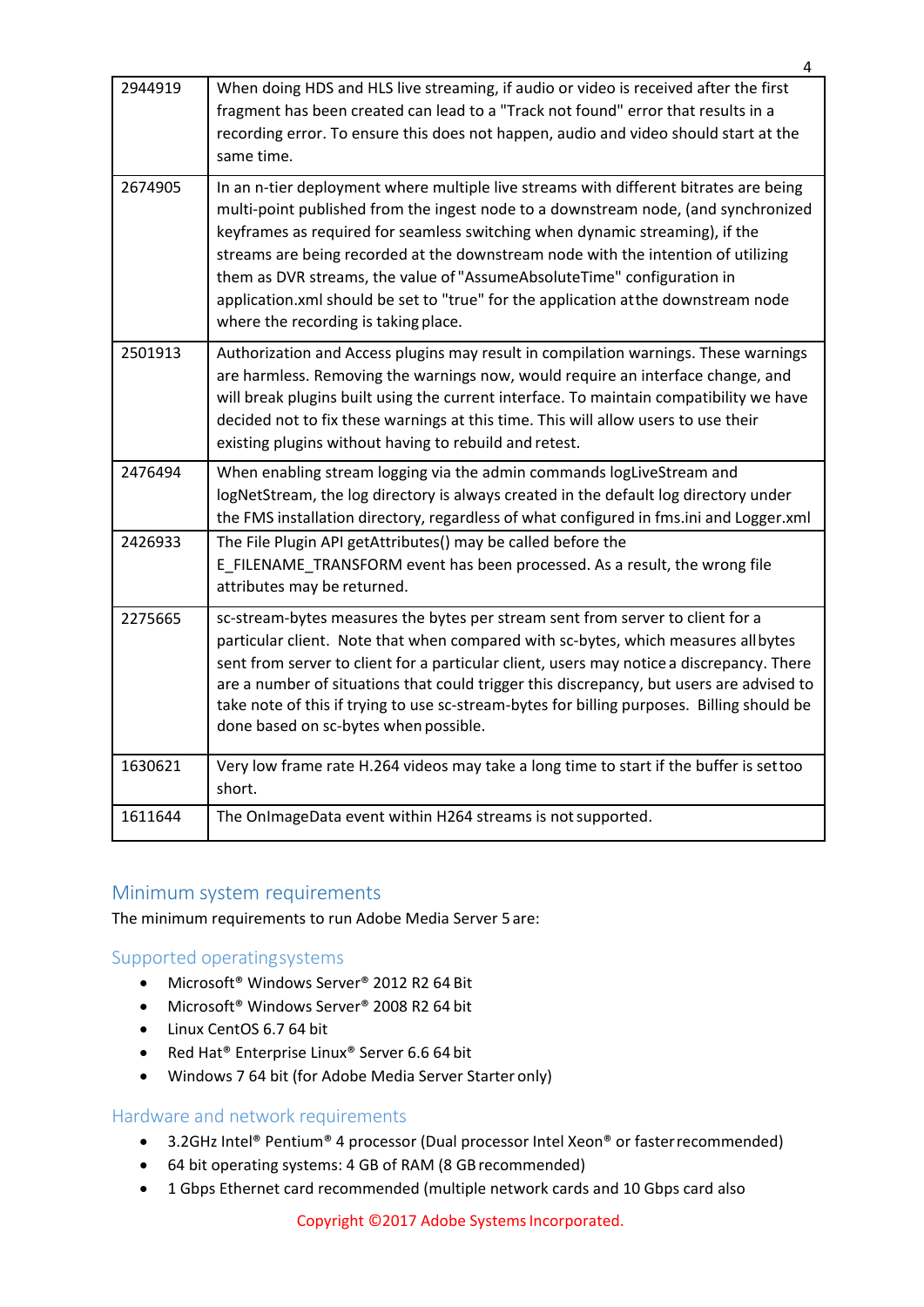## <span id="page-4-0"></span>Install Adobe Media Server

#### <span id="page-4-1"></span>Install on a Windows computer

- 1. Log on to the server as an administrator.
- 2. Double-click the installation file, AdobeMediaServer5\_x64.exe, and follow the prompts in the installation wizard.

This file is on your installation DVD or you can download it fromadobe.com.

- 3. Read and accept the License Agreement to continue the installationprocess.
- 4. If an existing Adobe Media Server installation is found, choose whether to remove the old version and upgrade to the new version or remove the old version only.
- 5. Enter a serial number. If you don't enter a serial number, Adobe Media Server Starter gets installed. You can enter a serial number or a license file after you install the server.
- 6. Accept the default installation location or enter a newlocation.
- 7. Select whether to install Adobe Media Server and Apache HTTP Server (Full installation), or just Adobe Media Server (Compact installation). Note: To use Adobe® HTTP Dynamic Streaming and Apple® HTTP Live Streaming, you must install Apache HTTP Server from the Adobe Media Serverinstaller.
- 8. Accept the default location for the Adobe Media Server program shortcuts or enter a new location.
- 9. Enter a user name and password for the first valid server administrator. These values are written to the ams.ini file which is located inside of the conf folder after the installation After installation, use the Administration Console to reset the password and add other administrators if required.
- 10. Accept the default server ports. Alternatively, if desired, enter newvalues.
- 11. Review your installation choices. Click Back to make any necessarychanges.
- 12. Click Install.

Note: Microsoft Visual C++ 2005 Redistributable Package and Microsoft Visual C++ 2008 Redistributable Package also install.

- 13. Select any final options and click Finish. The installation is complete. By default, Adobe Media Server installs to C:\Program Files\Adobe\Adobe Media Server5
- 14. If you have an Adobe Media Server 5 license (LIC) file, place it in the rootinstall/licenses folder.
- 15. Verify your installation.

### <span id="page-4-2"></span>Install on a Linuxcomputer

- 1. Log in as a root user (required to install Adobe Media Server).
- 2. Open a shell window and switch to the directory with the installation file, AdobeMediaServer5\_x64.tar.gz
- 3. Unzip and untar the installation file. A directory with the installation program is created.
- 4. Switch to the directory that was just unzipped.
- 5. Start the installation program with the following command:./installAMS
- 6. The installation program starts and displays a welcomemessage.
- 7. Press Enter to start the installation. Follow the installation instructions on your screen. During the process you will be asked to
- Copyright ©2017 Adobe Systems Incorporated. 8. Enter a serial number. If you don't enter a serial number, Adobe Media Starter Server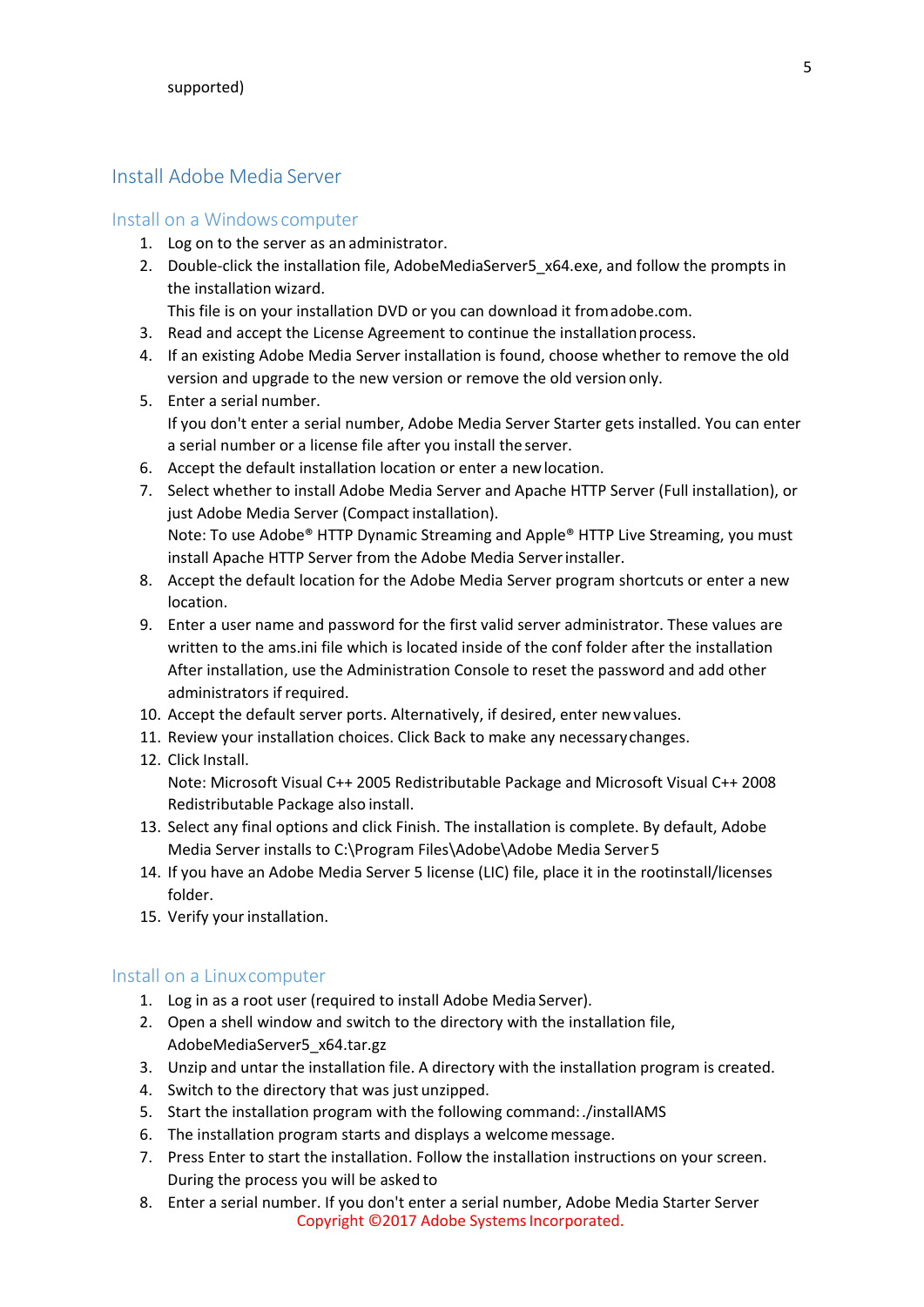installs.

- 9. Enter the installation directory and ports which the server willuse
- 10. Enter an administrative user name and password for the first valid server administrator. These values are written to the ams.ini file which is located inside of the conf folder after the installation.
- 11. Enter a user for Adobe Media Server processes to run as. The default is the "ams" user. (The user you select is also the owner of the Adobe Media Server files.) Your choices are written to the ams.ini file. You can edit the ams.ini file to modify this and other security properties later, if needed.
- 12. Review the summary of the installation options you have chosen, which are displayed in the installer.
- 13. To start the server manually, go to the installation directory (default is /opt/adobe/ams/). Use the command ".amsmgr server ams start" to start Adobe Media Server and "./amsmgr adminserver start" to start Adobe Media Administration Server.
- 14. The installation is complete. If you configured it to start automatically, the Adobe Media Server service starts.

## <span id="page-5-1"></span><span id="page-5-0"></span>Uninstall Adobe Media Server

#### Uninstall from a Windowscomputer

Uninstalling the server on Windows removes all files installed by the Adobe Media Server installer unless the files were modified. Any folders and files that you added or modified after installation are not removed. The configuration files and Apache configuration files are backed up, and the log files are not deleted.

- 1. Back up existing data
- 2. Do one of the following:
	- a. Select Start > Programs > Adobe > Adobe Media Server 5 > Uninstall Adobe Media Server 5
	- b. Choose Start > Control Panel > Uninstall a program, select the version of Adobe Media Server you want to remove and click Uninstall.
- 3. In the confirmation dialog box, click Yes.

#### <span id="page-5-2"></span>Uninstall from a Linux computer

- 1. Log on to the server where Adobe Media Server wasinstalled.
- 2. Switch to the root user, or a user with root permissions. Normally you would use su root to switch to the root user.
- 3. At the UNIX shell prompt, enter cd /opt/adobe/ams.
- 4. By default, /opt/adobe/ams is the directory where Adobe Media Server is installed. If you installed the server in a different directory, replace /opt/adobe/ams with the actual installation location.
- 5. Execute the uninstall script ./uninstallAMS.
- 6. Follow the displayed uninstall instructions.